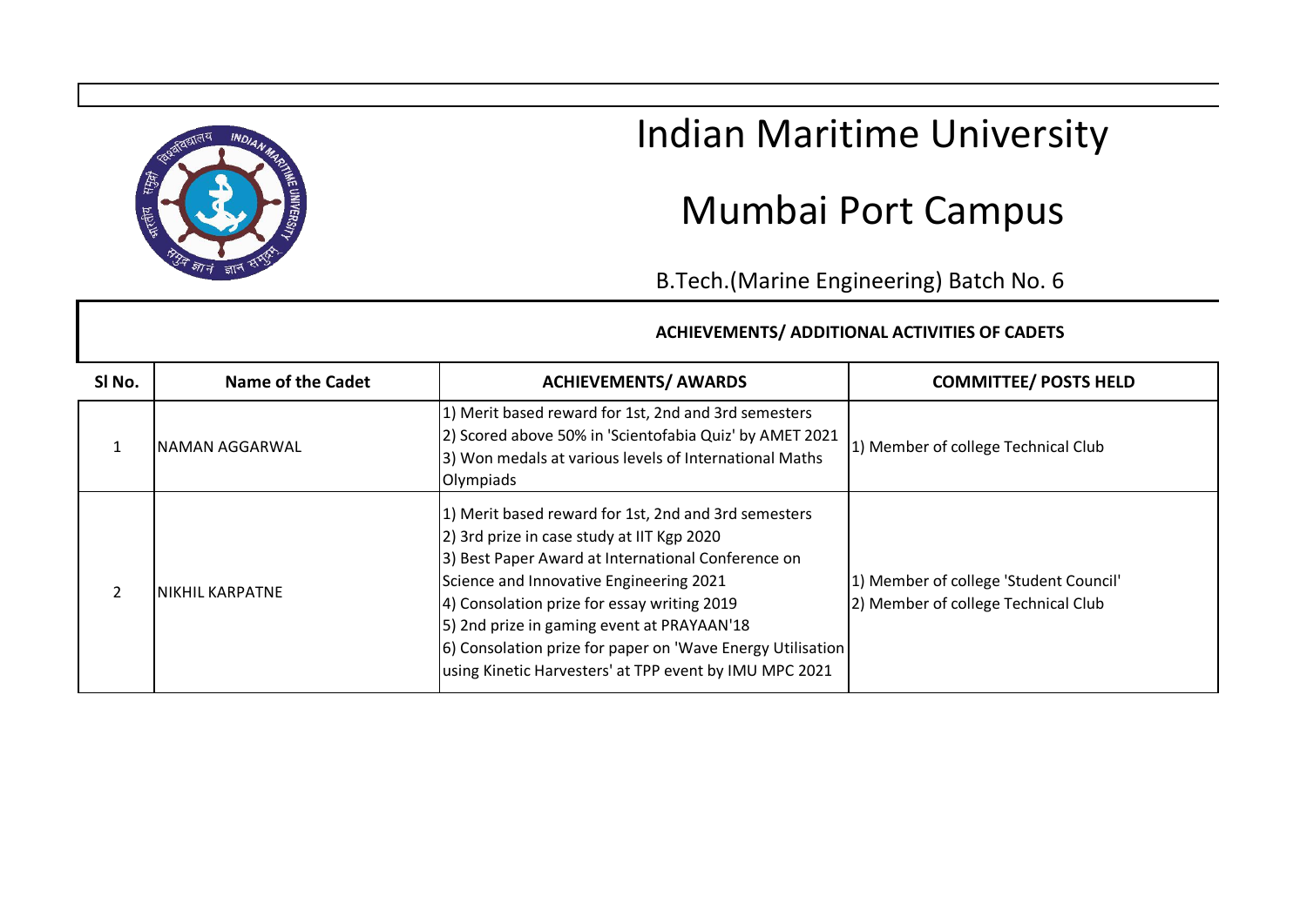| 3 | <b>SHUBHAM THAKUR</b>        | 1) Merit based reward for 1st & 2nd semester<br>2) Best Paper Presentation for paper on 'Power<br>Generation using SOFC and VOC treatment' by RSP Hub<br>2021<br>3) 3rd prize at Innotect (industrial paper presentation) at<br><b>IIT Kgp 2020</b><br>4) Paper selected for presentation as poster at<br>International Maritime Research Confluence (IMRC) 2020<br>5) 1st prize at Lit Potpourri (Literary event) by RA Podar<br>2019<br>6) Part of college football team at Reliance Football<br>Tournament 2019 | 1) Joint Secretary of college Technical Club<br>2) Member of the college 'Student Council'<br>3) Placement Cell Incharge<br>4) Core member of National Level Paper<br>Presentation competition SAMIPTA - by AIMPA<br>5) Volunteer at Rotary International Blood Donation<br>Camps |  |
|---|------------------------------|--------------------------------------------------------------------------------------------------------------------------------------------------------------------------------------------------------------------------------------------------------------------------------------------------------------------------------------------------------------------------------------------------------------------------------------------------------------------------------------------------------------------|-----------------------------------------------------------------------------------------------------------------------------------------------------------------------------------------------------------------------------------------------------------------------------------|--|
| 4 | <b>KUNDAN KUMAR</b>          | 1) Merit Based reward for 1st, 2nd and 3rd semester<br>2) Best Paper award at Transtech'21 for paper on 'Life<br>Cycle Analysis of Ships' 2021<br>3) Foundation of Excellence Scholarship till graduation<br>4) Part of the college basketball and volleyball team<br>5) Runner up at volleyball and carrom doubles at intra-<br>college event 2019                                                                                                                                                                | 1) Volunteer at Cancer Patient Aid Association<br>2) Member of college Cultural Club                                                                                                                                                                                              |  |
| 5 | <b>SAHIL</b>                 | 1) Merit based reward in 2nd & 3rd semester<br>2) First prize in boat racing event at PRAYAAN'18<br>3) 3rd prize in model making at Brinicle'19 by DG Shipping                                                                                                                                                                                                                                                                                                                                                     | 1) Member of college Technical Club                                                                                                                                                                                                                                               |  |
| 6 | <b>SHRIKRISHNA S. PRABHU</b> | 1) Merit based reward in 2nd & 3rd semesters<br>2) 2nd prize for paper on 'Modern Port Management<br>Technologies' at TPP event by IMU MPC 2021<br>3) Presented paper on 'Exhaust Gas Thermoelectric<br>Generator' at IIT Kgp 2021                                                                                                                                                                                                                                                                                 | 1) Member of college Technical Club<br>2) Member of college band                                                                                                                                                                                                                  |  |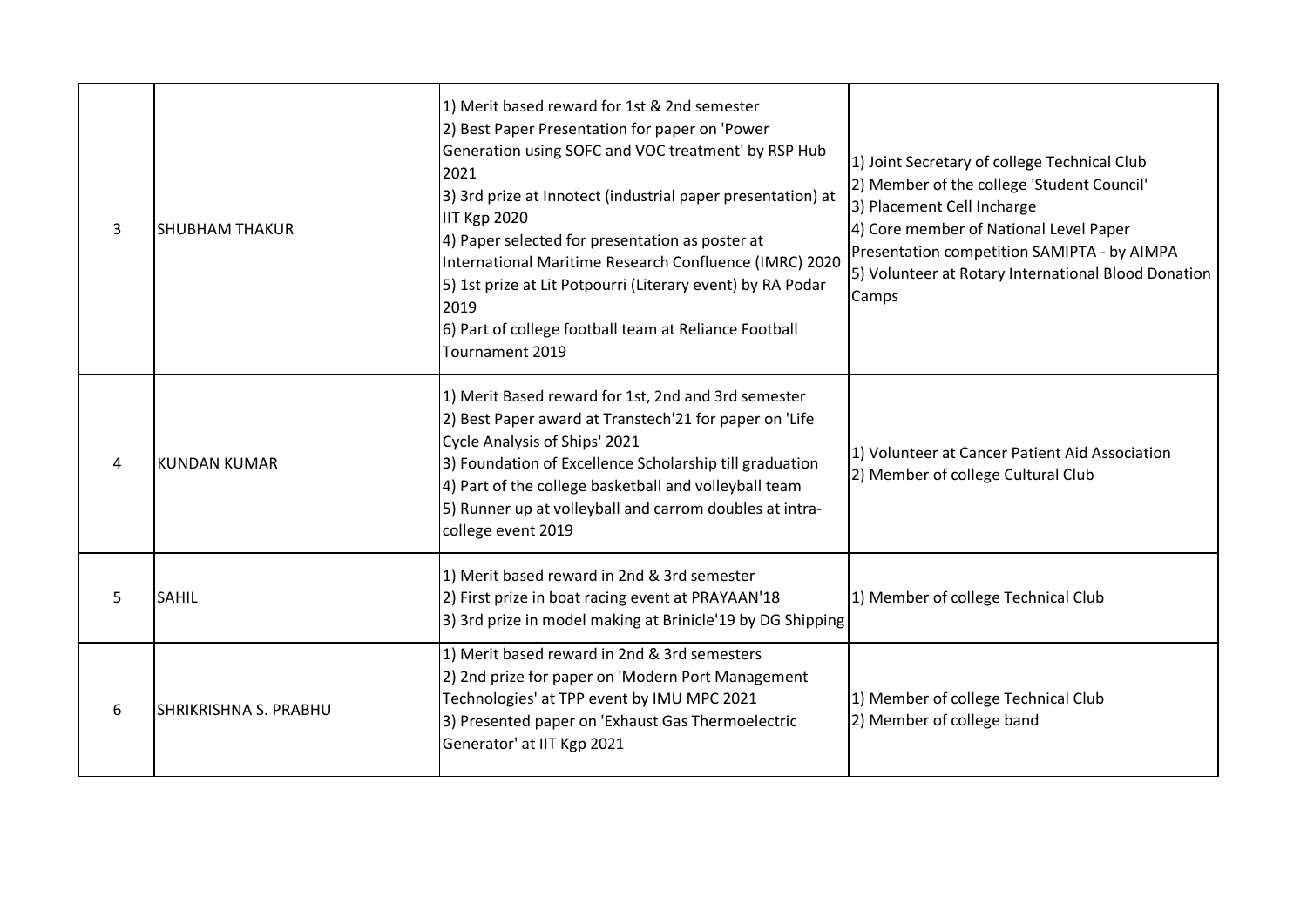| $\overline{7}$ | <b>RAVI KUMAR</b>          | 1) Merit based reward in 2nd semester<br>2) Participated in model making competition at<br>PRAYAAN'18                                                                                                                                                                                                                                                     |                                                                   |
|----------------|----------------------------|-----------------------------------------------------------------------------------------------------------------------------------------------------------------------------------------------------------------------------------------------------------------------------------------------------------------------------------------------------------|-------------------------------------------------------------------|
| 8              | <b>RHITHIK H. TELGU</b>    | 1) Merit based reward in 2nd & 3rd semester<br>2) Represented college at Samudramanthan (IIT Kgp)<br>2021                                                                                                                                                                                                                                                 | 1) Member of college Technical Club                               |
| 9              | UTKARSH JAISWAL            | 1) Merit based reward in 2nd semester<br>2) 2nd prize for paper on 'Modern Port Management and<br>Technologies' in TPP event at IMU MPC 2021<br>3) Presented paper on 'Power Generation Using SOFC and<br>VOC Treatment' at IIT Kgp 2020                                                                                                                  | 1) Member of college Technical Club                               |
| 10             | <b>CHUM BIKOMIYO DEORI</b> | 1) Merit based reward for 2nd Semester<br>2) Part of college football team at Reliance Tournament<br>2019<br>3) Represented college football team at FURY by NMIMS<br>2020<br>4) Won best athelete of the week in School                                                                                                                                  |                                                                   |
| 11             | <b>RAKESH B. BISWAS</b>    | 1) Merit based reward in 2nd semester<br>2) Represented college in Kabaddi Event 2019<br>3) 2nd prize in online quiz competition by NCC                                                                                                                                                                                                                   | 1) Member of college Cultural Club                                |
| 12             | <b>AARYAN</b>              | 1) First prize in intra college chess<br>2) 2nd position in Case Study at IIT Kgp 2021<br>3) Presented Poster at IIT Madras 2020<br>4) Consolation prize for paper on 'Wave Energy Utilisation<br>using Kinetic Harvesters' at TPP event by IMU MPC 2021<br>5) Best Paper Award at International Conference on<br>Science and Innovative Engineering 2021 | 1) Sports Cadet Captain<br>2) Campus Ambassador for FURY by NMIMS |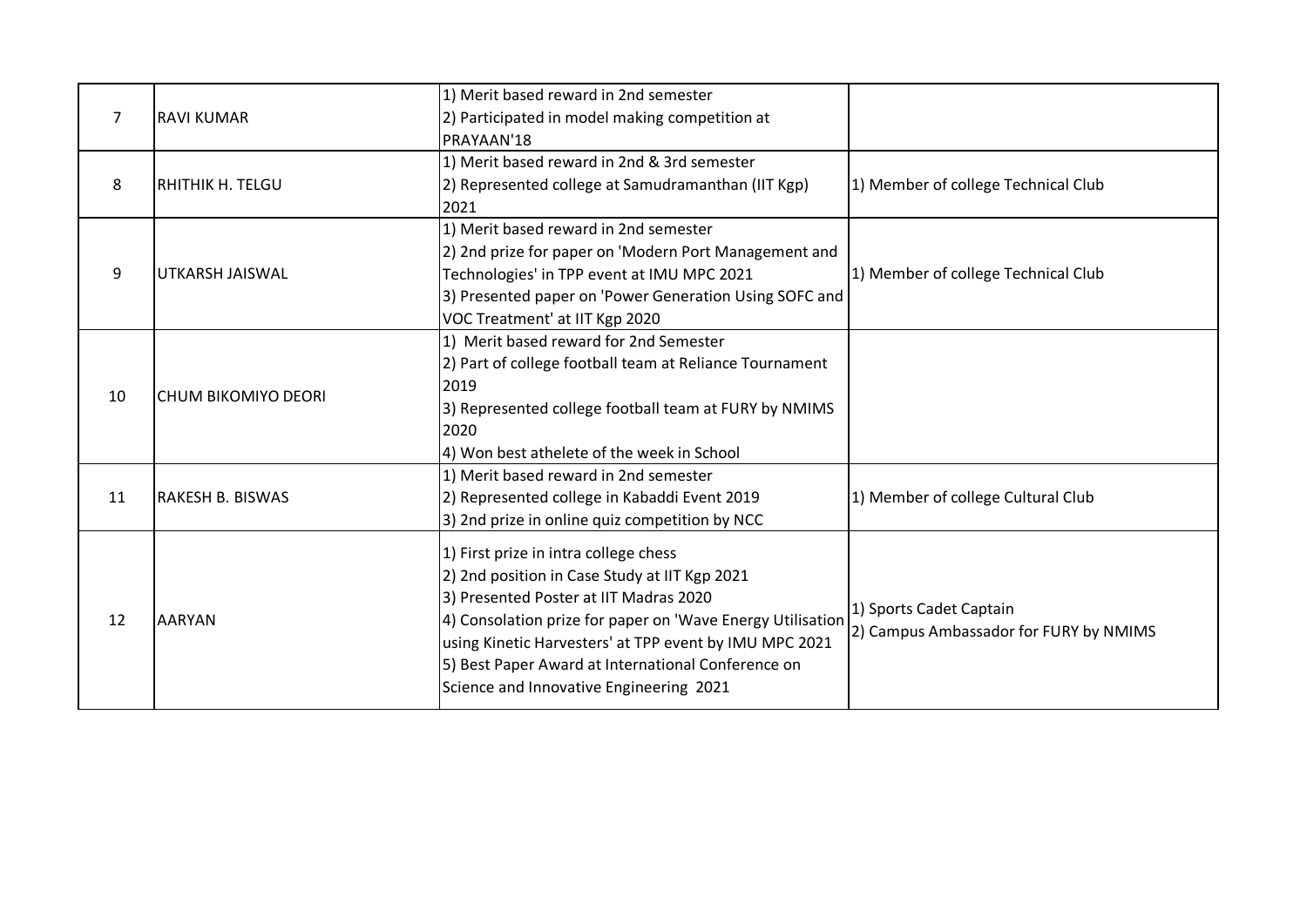| 13 | PRATEEK PRAKASH            | 1) Merit based reward for 2nd semester<br>2) 1st prize in Propel-o-fast (boat racing) at PRAYAAN'18<br>3) 3rd prize in Swachh Bharat Quiz Competition<br>4) Won intra-college cricket tournament 2020<br>5) 3rd prize in intra-college table tennis tournamenet                                                                            | 1) Member of college Literary Club                                    |
|----|----------------------------|--------------------------------------------------------------------------------------------------------------------------------------------------------------------------------------------------------------------------------------------------------------------------------------------------------------------------------------------|-----------------------------------------------------------------------|
| 14 | <b>AZLAN AHMAD SALMANI</b> | 1) Merit based reward for 2nd semester<br>2) 2nd Prize in Model Making at Brinicle'19 by DG<br>Shipping<br>3) Created I-Suit which was presented at INMEX 2019<br>4) Presented Paper at IIT Kgp 2020<br>5) 2nd Prize in intra college chess tournament 2020                                                                                | 1) Member of college Technical Club<br>2) Gym Incharge of college gym |
| 15 | <b>DILIP KUMAR</b>         | 1) Presented paper at National Conference on Recent<br>Advancements in Mechanical Engineering<br>2) Invited to Topper's meet (2019) by mt. Drouppadi<br>Murmu, Governor of Jharkhand                                                                                                                                                       |                                                                       |
| 16 | AKASH B. YADAL             | 1) Presented paper at IIT Kgp on 'Hydrogen as alternate<br>fuel) 2021<br>2) Presented paper at TPP event of IMU MPC 2021<br>3) 3rd prize in intra college Table Tennis Tournament<br>2020<br>4) Represented college in Table Tennis Event at FURY by<br><b>NMIMS 2020</b><br>5) Represented college in Table Tennis event at<br>AMINOVA'20 | 1) Member of college Literary Club                                    |
| 17 | SAURABH KUMAR RAJA         | 1) 1st prize in inter college essay writing competiton on<br>Swachh Bharat Abhiyaan<br>2) 3rd prize at inter college quiz by MIET 2021<br>3) Presented paper on 'Alternative Fuel in Marine Field' at<br>TPP event in IMU MPC 2021<br>4) Won intra-college cricket tournament 2020                                                         | 1) Member of college Technical Club                                   |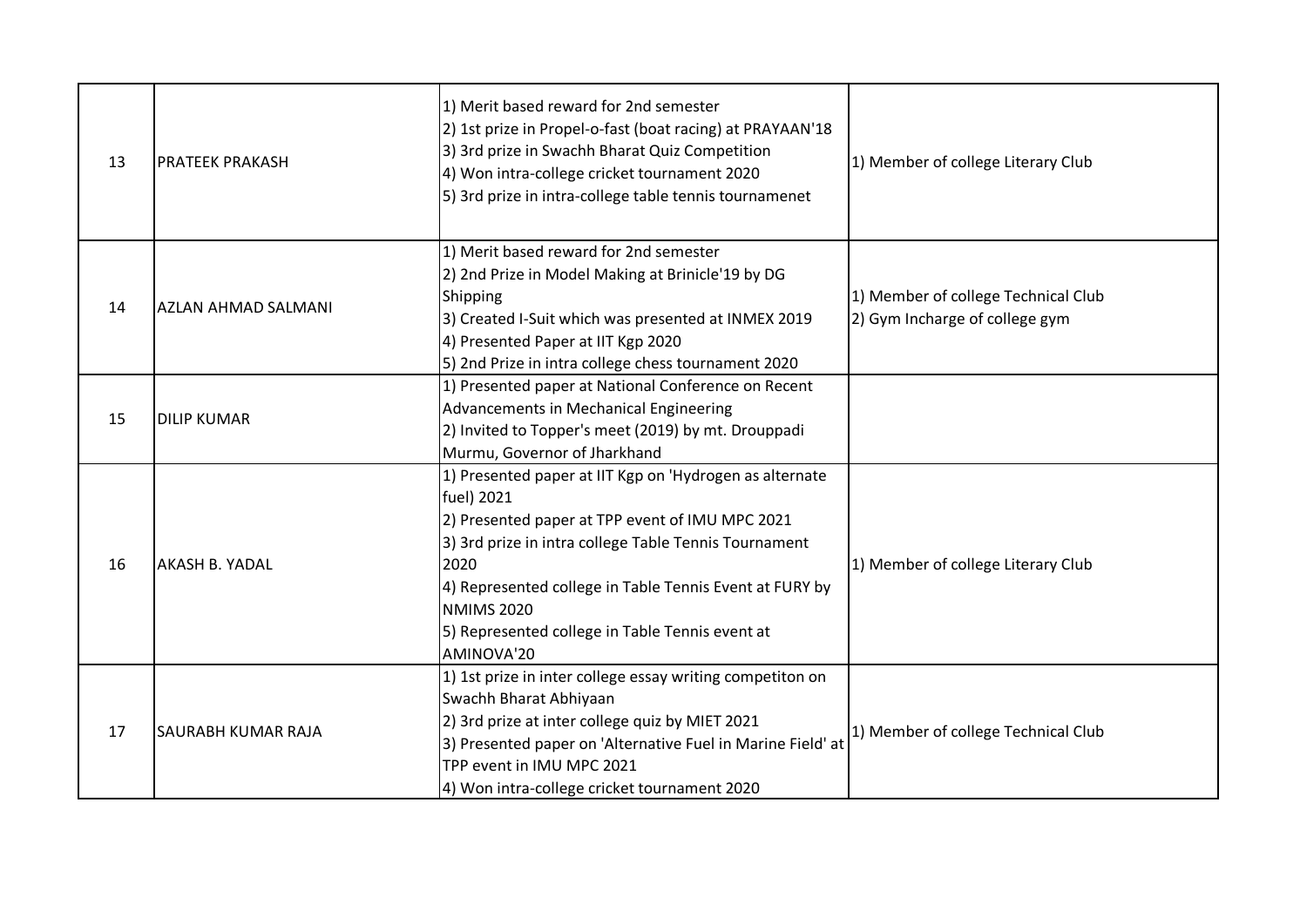| 18 | SAURABH DESHMUKH          | 1) 1st prize in boat racing event at PRAYAAN'18           |                                                                                       |
|----|---------------------------|-----------------------------------------------------------|---------------------------------------------------------------------------------------|
|    |                           | 2) Won intra-college cricket tournament 2020              |                                                                                       |
|    |                           | 1) 3rd prize in Inter College quiz by MIET 2021           | 1) Placement Cell Incharge                                                            |
|    |                           | 2) Participated in Innotect at IIT Kgp 2021               | 2) Mess Incharge                                                                      |
| 19 | <b>ADITYA KUMAR SINGH</b> | 3) Won intra college cricket tournament 2020              | 3) Volunteer at Cancer Patient Aid Association                                        |
|    |                           | 4) Presented paper at TPP by IMU MPC 2021                 |                                                                                       |
|    |                           | 5) 3rd Place for Cricket team at FURY by NMIMS 2020       |                                                                                       |
|    |                           | 1) 1st prize at TPP event by IMU MPC for paper on 'Radio  |                                                                                       |
|    |                           | Frequency Identification Device' 2021                     |                                                                                       |
|    |                           | 2) 3rd Prize in All India Open Online Writing Contest by  |                                                                                       |
|    |                           | Honourpoint 2021                                          | 1) Sports Incharge                                                                    |
| 20 | <b>ANUJ SINGH</b>         | 3) Consolation Prize in college essay writing competition | 2) Anchoring for various college events                                               |
|    |                           | 2020                                                      | 3) Volunteered for Cancer Patient Aid Association                                     |
|    |                           | 4) Won intra IMU MPC cricket tournament 2020              |                                                                                       |
|    |                           | 5) 3rd place for college cricket team at FURY by NMIMS    |                                                                                       |
|    |                           | 2020                                                      |                                                                                       |
|    |                           | 1) Dance performance at PRAYAAN'18 college fest           |                                                                                       |
|    |                           | 2) Presented Paper at IIT Kgp (2020) on 'Radio Frequency  |                                                                                       |
| 21 | <b>AMIT SHARMA</b>        | <b>Identification Device'</b>                             |                                                                                       |
|    |                           | 3) Presented Paper at IIT Kgp (2021) on 'Radio Frequency  |                                                                                       |
|    |                           | Identification Device'                                    |                                                                                       |
|    |                           | 1) 2nd prize for paper on 'Modern Port Management         |                                                                                       |
| 22 | <b>SOURAV PATRA</b>       | Technologies' in TPP event at IMU MPC 2021                | 1) Member of college Technical Club<br>2) Volunteer at Cancer Patient Aid Association |
|    |                           | 2) Presented paper on 'Intelligent suit for Monitoring    |                                                                                       |
|    |                           | Heat Strokes' at IIT Kgp 2020                             |                                                                                       |
|    |                           | 1) 1st prize for gaming event at PRAYAAN'18               | 1) Member of college Technical Club                                                   |
| 23 | <b>SHUBHAM KR. SINGH</b>  | 2) Won intra-college cricket tournament 2020              | 2) Volunteer at Cancer Patient Aid Association                                        |
|    |                           | 3) 3rd in Essay Writing Competition 2019                  |                                                                                       |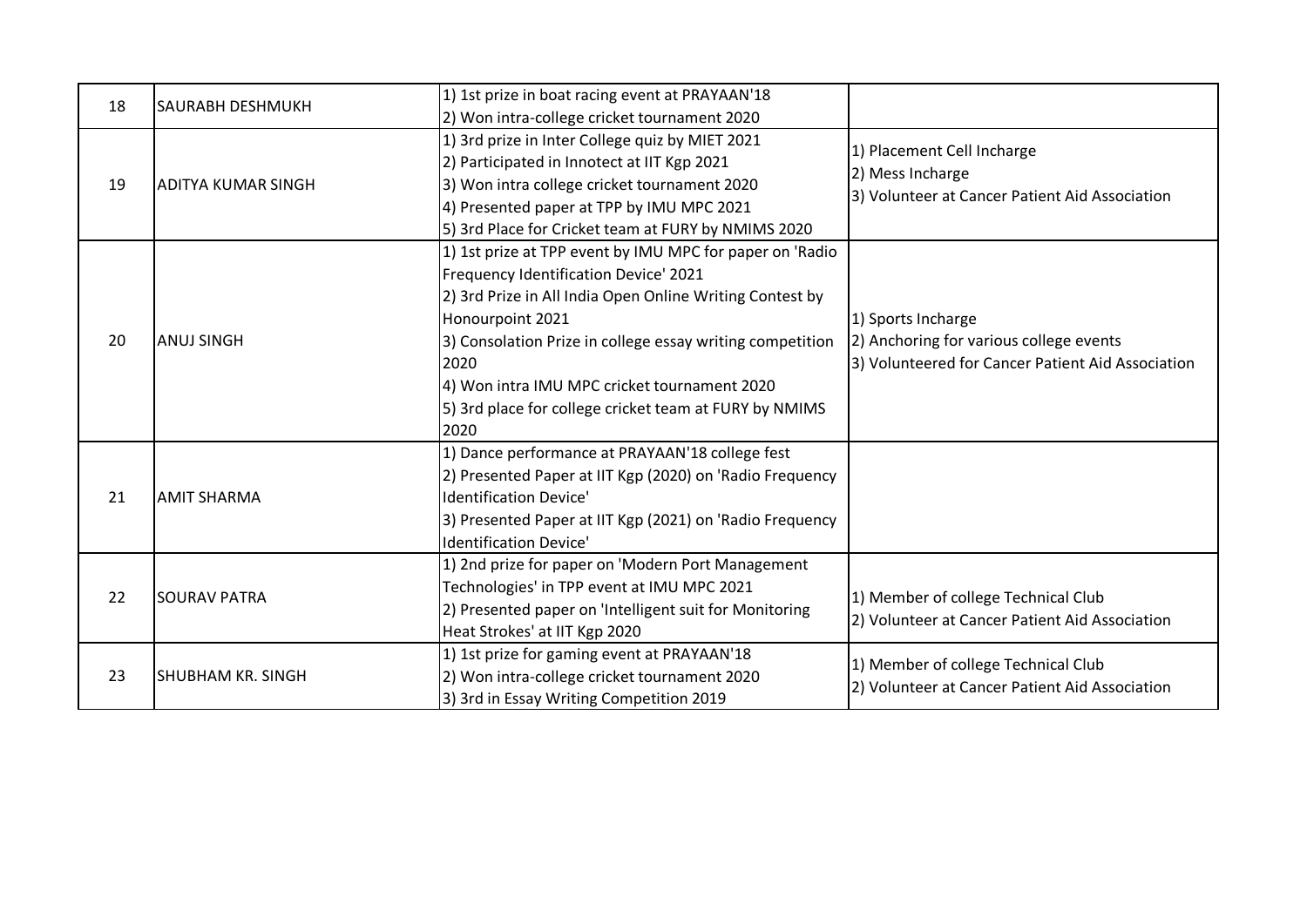| 24 | <b>GAURAV KUMAR</b>  | 1) 1st prize in model display event at Brinicle'19 by DG<br>Shipping<br>2) Presented model at INMAX SMM 2019<br>3) 2nd position at intra college TPP event<br>4) Presented poster at IMRC (International Maritime<br>Research Confluence) 2020<br>5) Consolation Prize at TPP event by INSA 2021<br>6) Poster Presentation at MTS-TECHSYM IIT Madras 2020 | 1) Member of the college Technical Club                                                                                                    |
|----|----------------------|-----------------------------------------------------------------------------------------------------------------------------------------------------------------------------------------------------------------------------------------------------------------------------------------------------------------------------------------------------------|--------------------------------------------------------------------------------------------------------------------------------------------|
| 25 | <b>HARSHIT RAI</b>   | 1) 1st prize in boat racing at PRAYAAN'18<br>2) Presented model at Brinicle'19 based on Nitrogen<br>Microboiling for Ballast Water Treatment<br>3) 3rd prize in table tennis doubles at intracollege event<br>2020                                                                                                                                        | 1) Member of the college Technical Club                                                                                                    |
| 26 | <b>JAY SINGH</b>     | 1) Best Paper award at Transtech'21 for paper on 'Life<br><b>Cycle Analysis of Ships'</b><br>2) Presented paper at IIT Kgp<br>3) Participated in model making at PRAYAAN'18<br>4) Represented college basketball team at FURY by<br><b>NMIMS</b><br>5) Awarded by Madhya Pradesh Govt. for meritorious<br>performance                                     |                                                                                                                                            |
| 27 | <b>CHANDAN KUMAR</b> | 1) AIR 36 at IMU-CET-2018<br>2) 1st Prize in boat racing at PRAYAAN'18<br>3) 1st Prize in model making at Brinicle'19 by DG Shipping<br>4) Presented model at INMEX SMM 2019<br>5) Won intra-IMU MPC cricket tournament 2020                                                                                                                              | 1) Member of college Technical Club<br>2) Member of college Cultural Club<br>3) Organising member of Blood Donation Camp<br>(Prayaas-2020) |
| 28 | <b>HERMBH SHARMA</b> | 1) Completed intensive 5 weeks hands-on training in<br>Shielded Metal Arc Welding (2F/3F/4F/1G/2G/3G/4G)<br>from ESAB India Ltd.<br>2) 1st position in Essay writing competition under Swachh<br>Bharat Abhiyaan 2019                                                                                                                                     |                                                                                                                                            |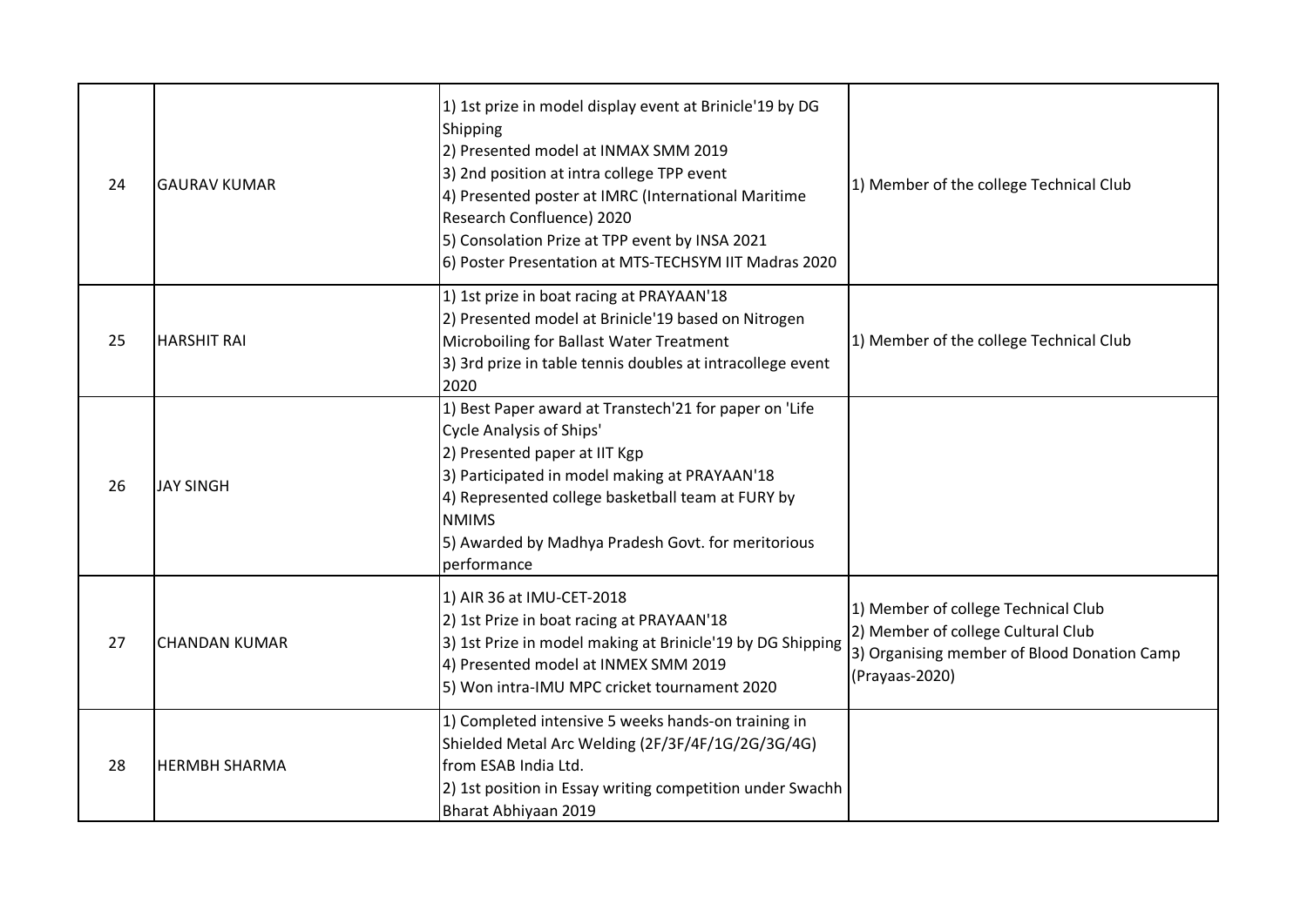| 29 | <b>RISHABH MISHRA</b>  | 1) 1st Prize at Lit Potpourri (Literary event) by RA Podar<br>2019<br>2) 2nd prize at intra-college TPP event<br>3) 2nd prize is gaming event at PRAYAAN'18<br>4) Represented college at various football and table<br>tennis events                                                                                                                                                                                                                                                                                                                                | 1) Vice-Secretary of college Literary Club<br>2) Core member of National Level Paper<br>Presentation competition SAMIPTA - by AIMPA |
|----|------------------------|---------------------------------------------------------------------------------------------------------------------------------------------------------------------------------------------------------------------------------------------------------------------------------------------------------------------------------------------------------------------------------------------------------------------------------------------------------------------------------------------------------------------------------------------------------------------|-------------------------------------------------------------------------------------------------------------------------------------|
| 30 | <b>VINAY CHOUDHARY</b> | 1) 2nd prize in NEXUS'21 by Kongu Engineering College<br>2) Runner up in gaming event at PRAYAAN'18                                                                                                                                                                                                                                                                                                                                                                                                                                                                 |                                                                                                                                     |
| 31 | <b>SAKSHAM JAISWAL</b> | 1) Best Paper Award in TransTech'21 for paper on Life<br><b>Cycle Analysis of Ships</b><br>2) Certificate of achievement by International Institute of<br>Research in Multidisciplinary-skill development trust<br>honor 2021<br>1) Mess Represntative<br>3) Runner up at 'Oceania Quiz' at IIT Kgp 2021<br>2) Member of college Cultural Club<br>4) Winner at quiz by Echochirp Foundation 2021<br>5) 2nd runner up at National Level e-quiz by Presidency<br>College Bangalore<br>6) Runner up in gaming event at PRAYAAN'18<br>7) 3rd Prize at quiz by MIET 2021 |                                                                                                                                     |
| 32 | <b>DINESH DIXIT</b>    | 1) Represented college in table tennis competition at<br><b>FURY by NMIMS</b><br>2) Part of college football team at the Reliance football<br>tournament<br>3) 1st prize in table tennis doubles and runner up in<br>vollyeball and carrom doubles at intracollege event<br>4) Presented paper at PRAYAAN'18 on Sustainable Energy<br>Solutions for Ships                                                                                                                                                                                                           | 1) Cadet Captain of the batch<br>2) Member of the college band                                                                      |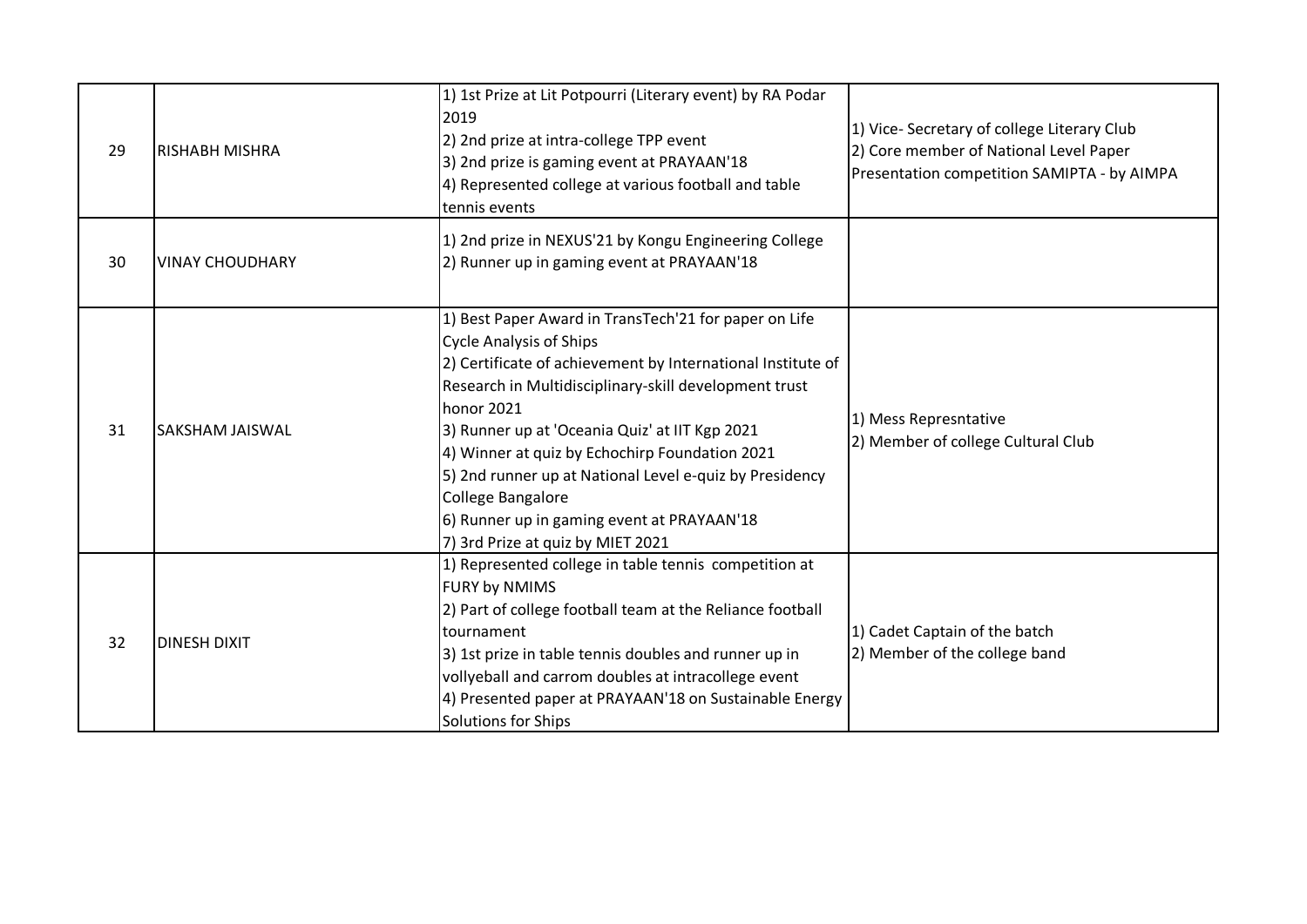| 33 | <b>PARAM SHARMA</b>     | 1) 2nd prize in intra college TPP event<br>2) 3rd prize in case study at IIT Kgp (2020)<br>3) 2nd prize in intra college poem recitation<br>4) 1st prize in case study at IIT Kgp (2021)<br>5) 2nd prize at group discussion by RA Podar College 2021<br>6) Best Paper Award at International Conference on<br>Science and Innovative Engineering 2021<br>7) Consolation prize for paper on 'Wave Energy Utilisation<br>using Kinetic Harvesters' at TPP event by IMU MPC 2021 | 1) Member of Cultural Club<br>2) Anchored many college events<br>3) Campus Ambassador at Samudramanthan by IIT<br>Kgp<br>4) Volunteer at Cancer Patient Aid Association<br>5) Mess Representative |
|----|-------------------------|--------------------------------------------------------------------------------------------------------------------------------------------------------------------------------------------------------------------------------------------------------------------------------------------------------------------------------------------------------------------------------------------------------------------------------------------------------------------------------|---------------------------------------------------------------------------------------------------------------------------------------------------------------------------------------------------|
| 34 | <b>JAYESH</b>           | 1) 7 Raj Air Sqn NCC 'A' Certificate<br>2) Attended Pre Vayu Sainik Camp by 7 Raj Air Sqn NCC                                                                                                                                                                                                                                                                                                                                                                                  |                                                                                                                                                                                                   |
| 35 | <b>PRAKARSH JHA</b>     | 1) 1st prize in TPP event by IMU MPC 2021<br>2) Paper on 'Enhancing the Transparency in Shipping by<br>Improving RFID Sensor Technology' among top 8 at<br>NCEIICT 2021<br>3) Presented paper at the International Conference on<br>Recent Challenges in Science, Engineering and Technology<br>2021<br>4) Won intra-college cricket tournament 2020<br>5) Part of college basketball team at FURY by NMIMS<br>2020                                                            | 1) Member of college Cultural Club                                                                                                                                                                |
| 36 | <b>AVANEENDRA JODHA</b> | 1) Represented 1 Maharashtra Air Squadron in National<br>Integration Camp 2021<br>2) Commendation Certificate for boat racing competition<br>at PRAYAAN'18<br>3) National level basketball player, represented college at<br>FURY by NMIMS and at AAVHAN by IIT Bombay                                                                                                                                                                                                         | 1) NCC volunteer for relief distribution on the<br>frontline during COVID-19<br>2) Member of college Literary Club                                                                                |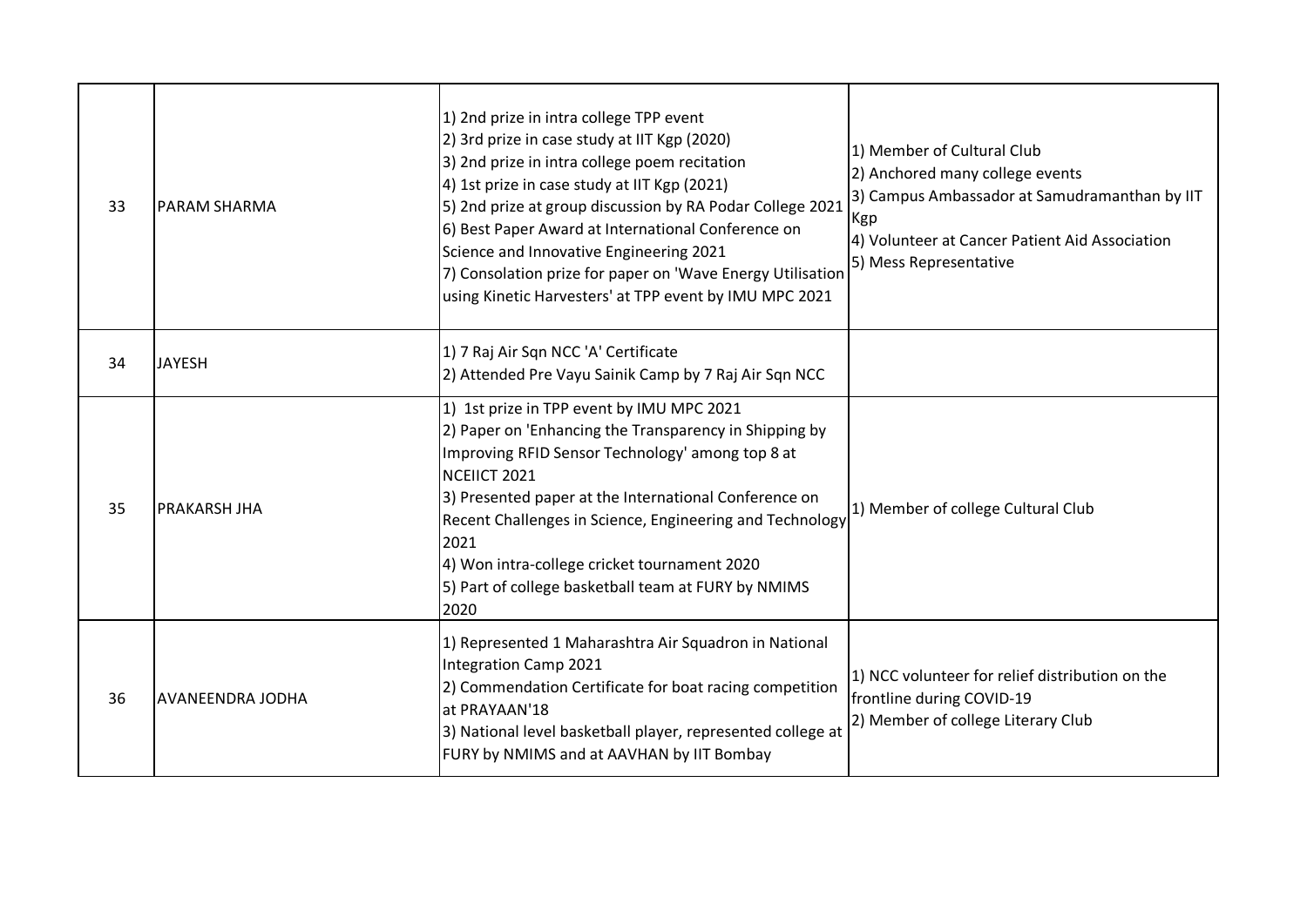| <b>NOTABLE PUBLICATIONS</b>                                                                                                                                |
|------------------------------------------------------------------------------------------------------------------------------------------------------------|
|                                                                                                                                                            |
|                                                                                                                                                            |
|                                                                                                                                                            |
| Research Paper on 'Wave Energy Utilisation with Kinetic<br>Harvester for Ship Propulsion' to be published in June<br>Edition of IJARMATE (ISSN: 2454-9762) |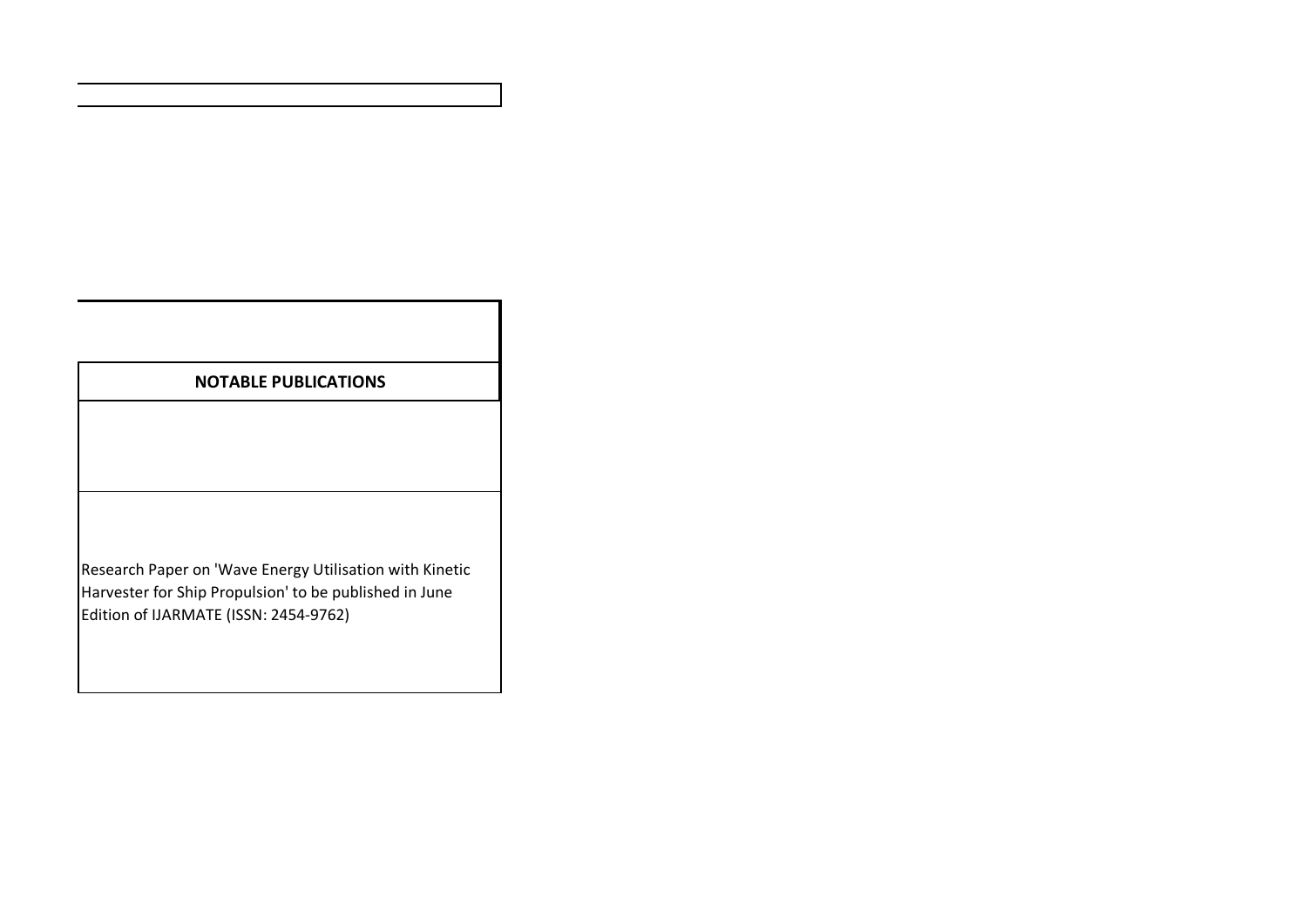| 1) Paper on 'Hybrid Propulsion System' published in IJMRD<br>(ISSN: 2456-7035)                       |
|------------------------------------------------------------------------------------------------------|
| 2) Paper on 'Power Generation using SOFC and VOC<br>Treatment' publsihed in IRJASH (ISSN: 2582-4376) |
|                                                                                                      |
|                                                                                                      |
|                                                                                                      |
|                                                                                                      |
|                                                                                                      |
|                                                                                                      |
|                                                                                                      |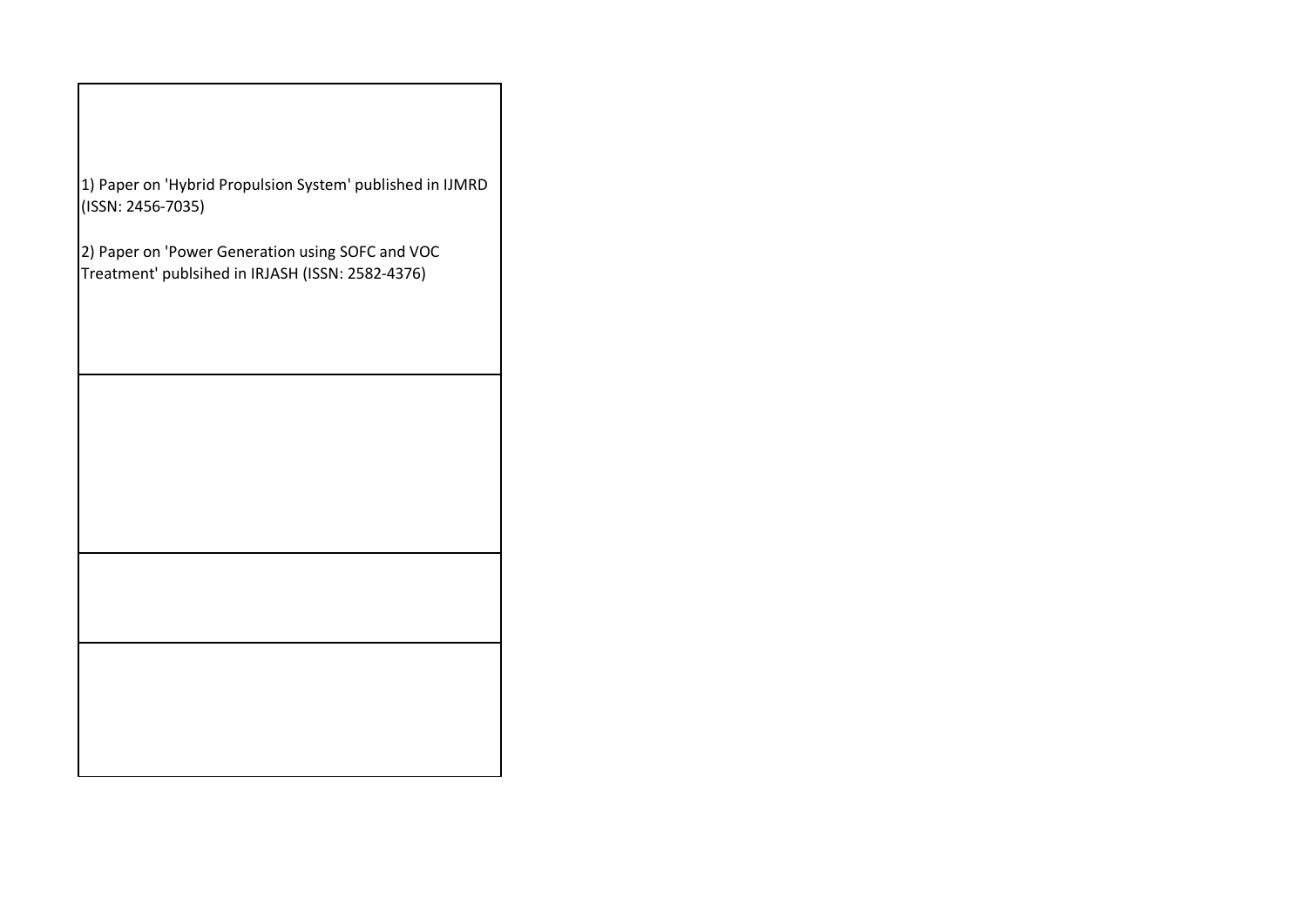| Research Paper on 'Wave Energy Utilisation with Kinetic<br>Harvester for Ship Propulsion' to be published in June<br>Edition of IJARMATE (ISSN: 2454-9762) |  |
|------------------------------------------------------------------------------------------------------------------------------------------------------------|--|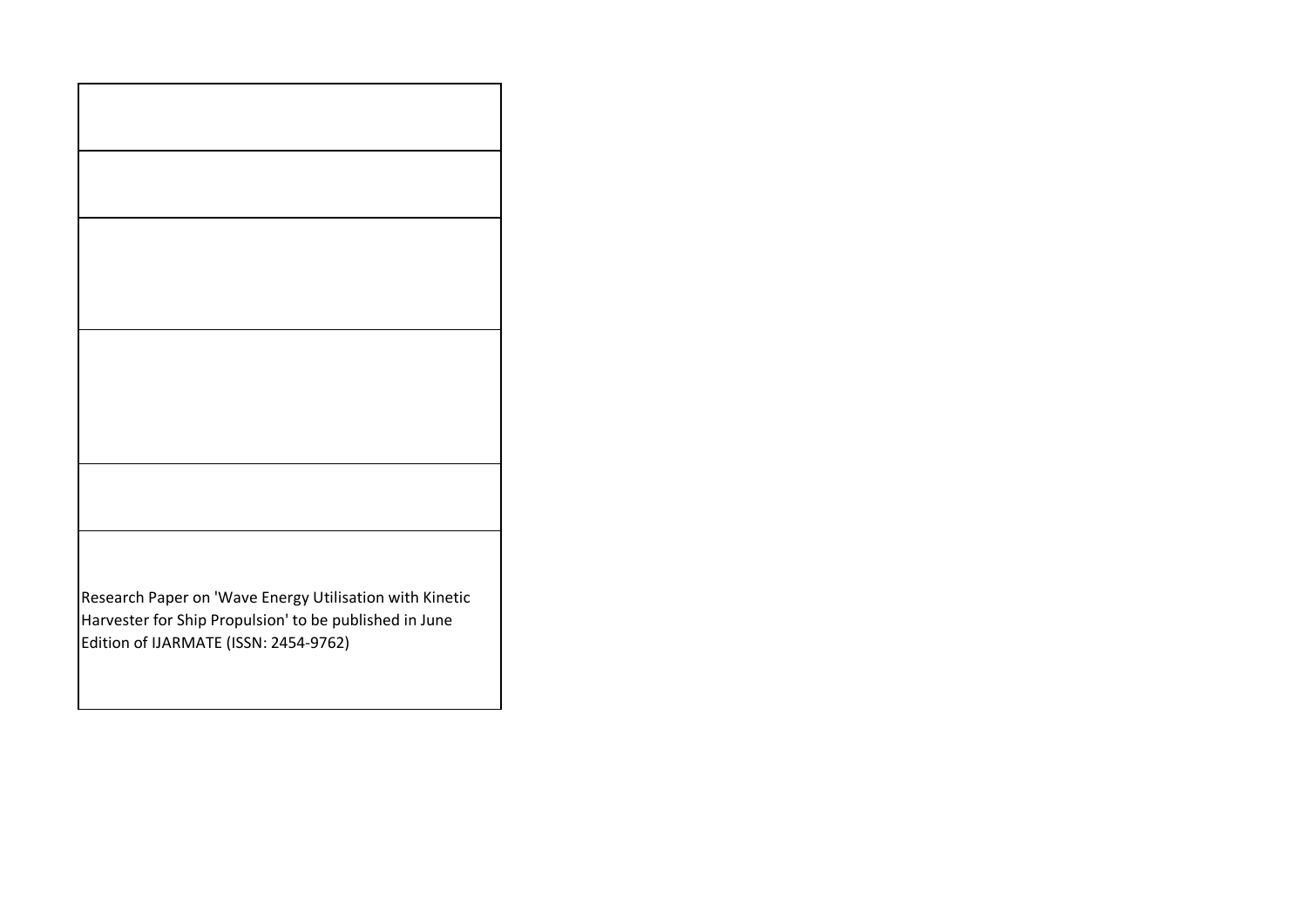| Paper on 'Intelligent Suit for Monitoring Heat Stroke'  |
|---------------------------------------------------------|
| published in 4th International Conference on Research & |
| Development in Engineering' (ISBN: 979-8706808556)      |
|                                                         |

Paper on 'Design Analysis & Fabrication of Automatic Seeding and Sowing Equipment' published in national conference on NCRAME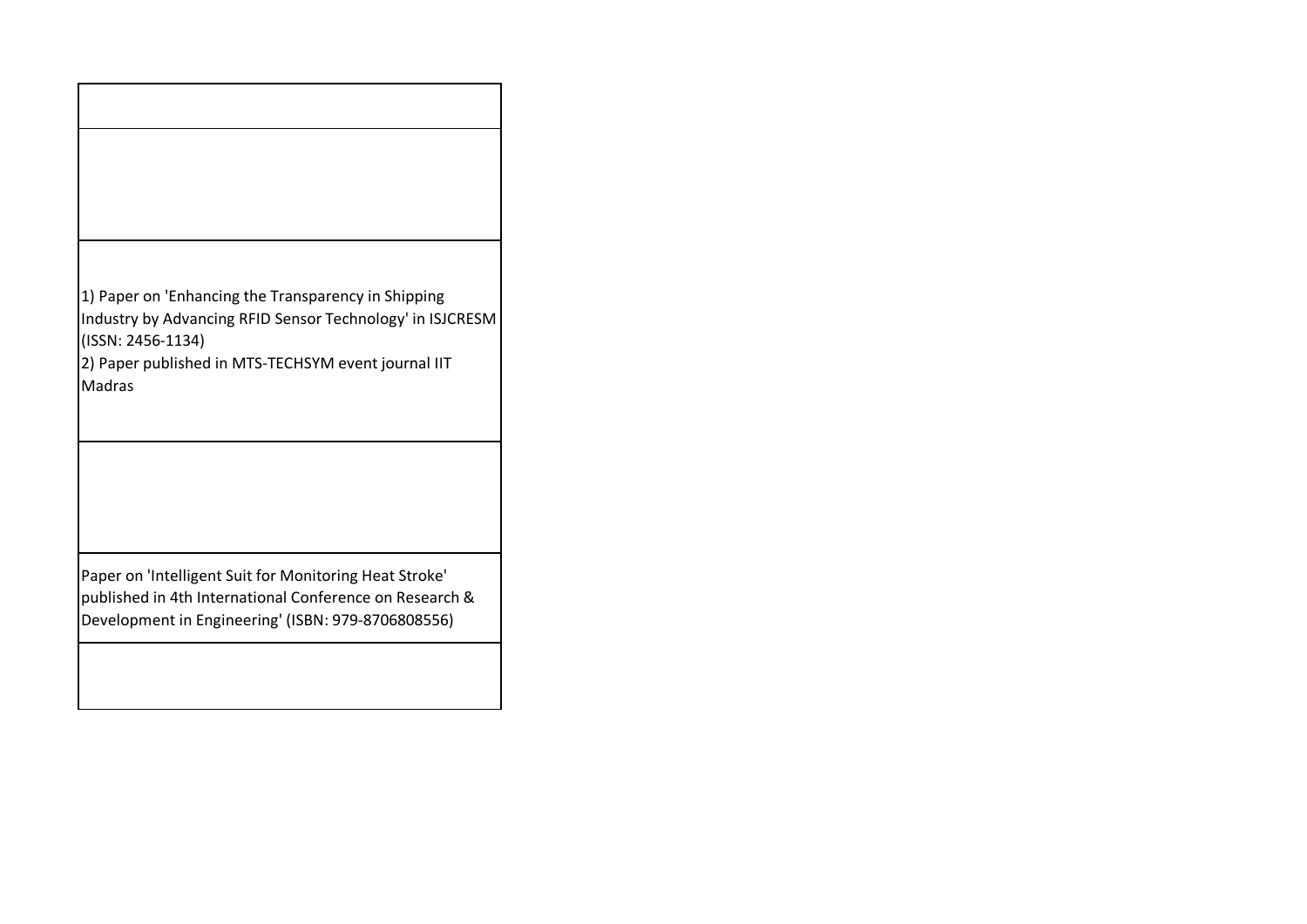| 1) Paper on 'Hybrid Propulsion System' published in IJMRD<br>(ISSN: 2456-7035)<br>$ 2)$ Paper on 'Hydrogen Fuel Cells' pubished in the event<br>journal of MTS TECHSYM (IIT Madras) |  |
|-------------------------------------------------------------------------------------------------------------------------------------------------------------------------------------|--|
|                                                                                                                                                                                     |  |
|                                                                                                                                                                                     |  |
|                                                                                                                                                                                     |  |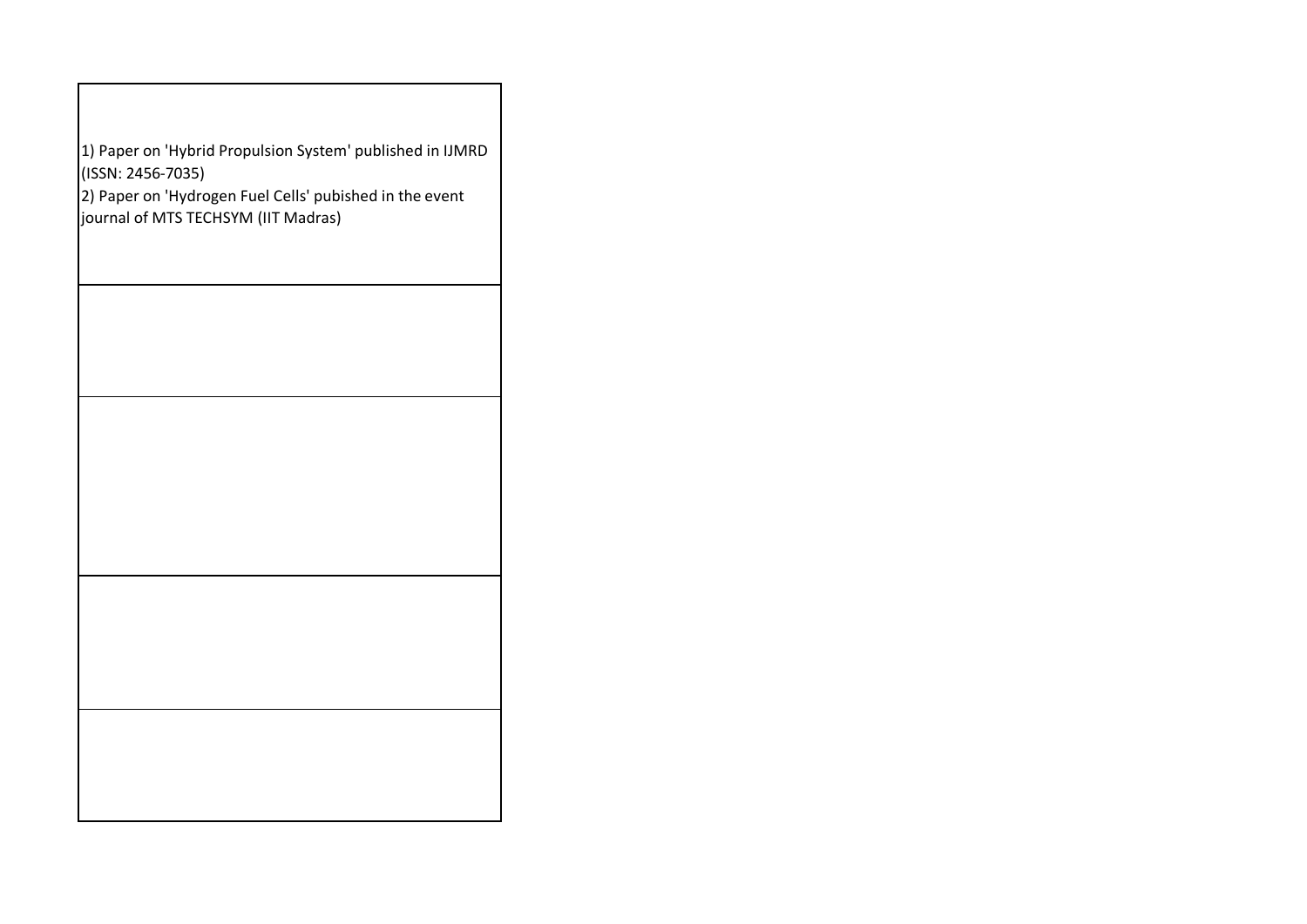| 1) Paper on 'Ship Recycling and India' published in<br>International Journal of Innovative Research in Engineering<br>& Multidisciplinary Physical Sciences                                                                                                                                                                                                                                                  |
|--------------------------------------------------------------------------------------------------------------------------------------------------------------------------------------------------------------------------------------------------------------------------------------------------------------------------------------------------------------------------------------------------------------|
| 1) Paper on 'Ship Recycling and India' published in<br>International Journal of Innovative Research in Engineering<br>& Multidisciplinary Physical Sciences<br>2) Paper on 'Intelligent Suit for Monitoring and Controlling<br>Heatstroke' published by International Insttitute of<br>Research in Multidisciplinary<br>3) Paper on 'Life Cycle Analysis of Ships' published in<br>Transtech Magazine by TMI |
|                                                                                                                                                                                                                                                                                                                                                                                                              |